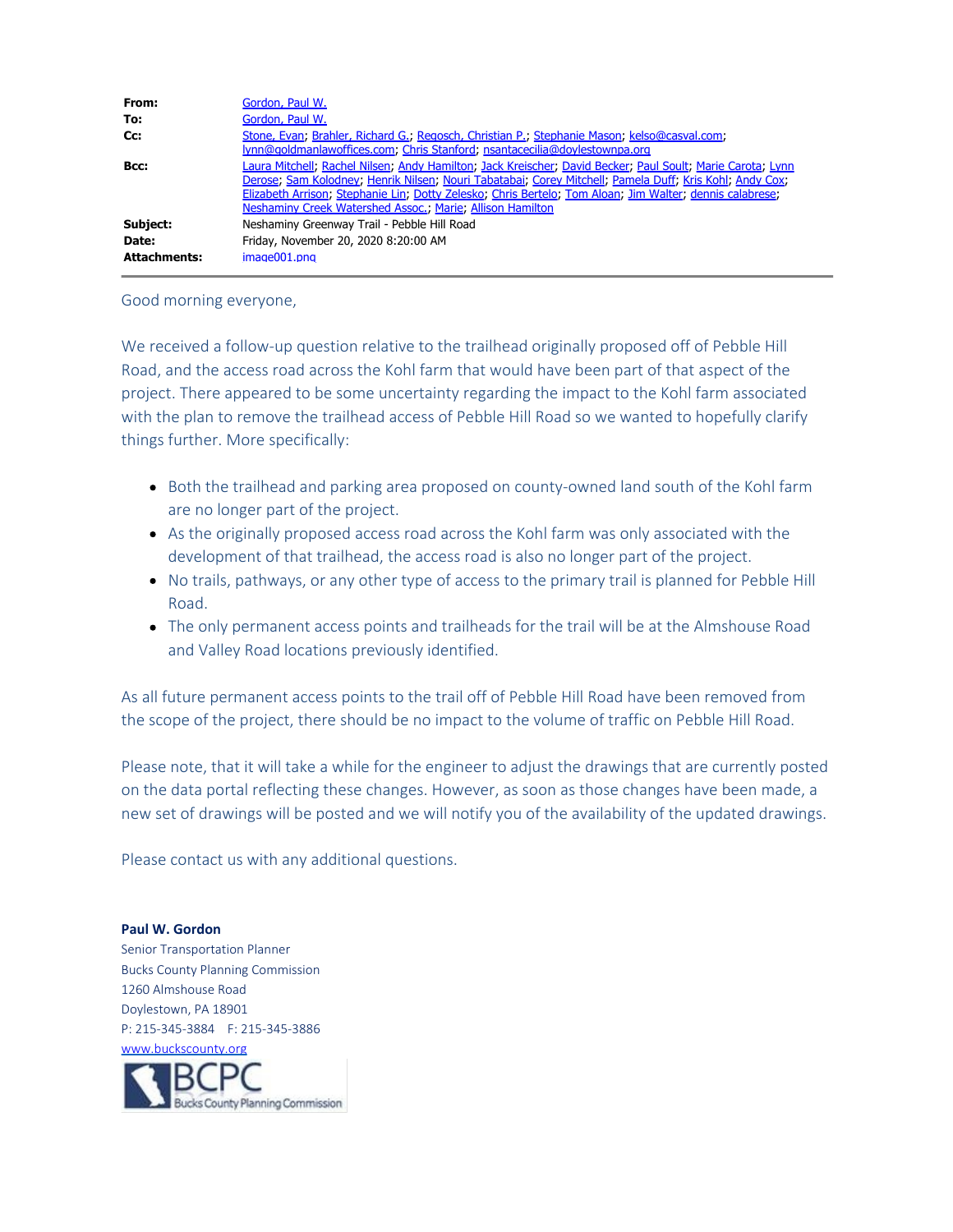**From:** Gordon, Paul W. **Sent:** Thursday, November 19, 2020 12:56 PM **To:** Gordon, Paul W. <pwgordon@buckscounty.org> **Cc:** Stone, Evan <estone@buckscounty.org>; Brahler, Richard G. <rgbrahler@buckscounty.org>; Regosch, Christian P. <cpregosch@buckscounty.org>; Stephanie Mason <sjmason@doylestownpa.org>; kelso@casval.com; lynn@goldmanlawoffices.com; Chris Stanford <Cstanford@mbakerintl.com>; nsantacecilia@doylestownpa.org **Subject:** Thank you and Follow-up

Good afternoon everyone,

Thank you to everyone who was able to attend the Zoom meeting on Monday afternoon and who provided us with questions, comments, and concerns prior to, during and after the meeting.

Here are specific actions we are taking as a result of the input we received:

We have developed a list of Frequently Asked Questions, and our responses, as it relates to this project. This list incorporates all of the questions we discussed during the Zoom meeting as well as some additional questions. We have attached that list here and have also posted it to the website/data portal, which as a reminder, can be found here:

## **[https://trails-bucksgis.opendata.arcgis.com/pages/ngt2-dark-hollow](https://gcc02.safelinks.protection.outlook.com/?url=https%3A%2F%2Ftrails-bucksgis.opendata.arcgis.com%2Fpages%2Fngt2-dark-hollow&data=04%7C01%7Cpwgordon%40buckscounty.org%7C7cbfc77382a148d9245a08d88cb0714c%7C84e2e871e7fc4b00a387ce8840a4e58d%7C0%7C0%7C637414036725318837%7CUnknown%7CTWFpbGZsb3d8eyJWIjoiMC4wLjAwMDAiLCJQIjoiV2luMzIiLCJBTiI6Ik1haWwiLCJXVCI6Mn0%3D%7C1000&sdata=emkPg%2FUQrzjZ47G8qNQZn8Ayw9L5VEGu%2B%2Bsepn0ndBs%3D&reserved=0)**

- We are in the process of developing aerial maps for each property showing the approximate location of the proposed trail to each individual property. We will email these as soon as they are available, and will also post them on the data portal.
- We have posted the presentation from the Zoom meeting to the data portal so that those unable to attend the meeting can review it.
- We will also be adding a section to the data portal profiling other trail segments built adjacent to the Neshaminy Creek within the watershed.
- Recognizing that this trail is different from a rail trail, we have placed a copy of the fencing and landscaping plans developed for the Newtown Rail Trail, (Upper Southampton) on the data portal website so that you can see an example of the type of fencing and landscaping we've committed to as part of the development of that project. It is our expectation that similar types of plans will be prepared for the proposed trail through Dark Hollow and that those plans will be responsive to the site context of the trail.